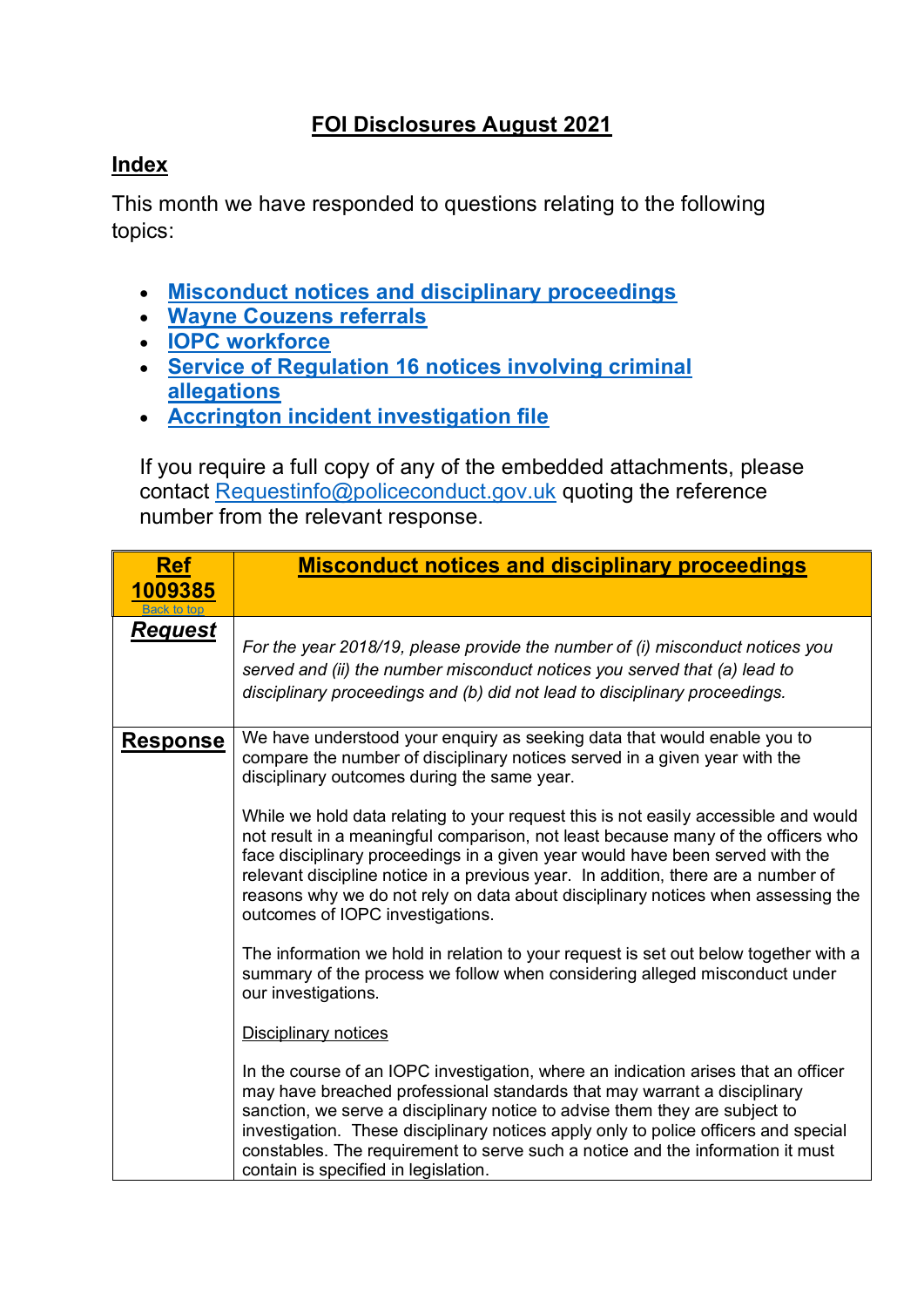Different notification procedures apply to members of police staff who are identified as investigation subjects. With regards to police staff, the method by which the notice of investigation should be served may be specified in their terms and conditions of employment or by local force policy.

The purpose of a notice is to notify to the officer that an allegation has been made that their individual conduct may have amounted to a breach of the Standards of Professional Behaviour that is so serious as to justify disciplinary action and that there will be an investigation into the circumstances. They must be served 'as soon as practicable' based on an assessment of the evidence then available. It should be noted that the threshold for serving a formal notice on an officer or special constable is a low one and the service of a notice does not imply that the subject is guilty of misconduct.

All subjects will be given a notice unless it would prejudice an investigation, including a criminal investigation. Notices must also be sent whenever the risk assessment is updated and changes during the investigation, meaning there can be multiple notices for each subject. A description of all of the conduct that it is alleged may have breached the Standards of Professional Behaviour will be set out in the notice, meaning that a single notice may cover several allegations.

For all these reasons, it is much more helpful to consider data about the number of investigations subjects when assessing the outcomes of IOPC investigations. We should also emphasise that we do not extract data as to the numbers of notices served or as to the number or type of allegations that may be described in each notice. The work involved in confirming the number of notices served in a single year would exceed the cost limit under section 12 of the FOIA owing to the large number of subjects whose documents it would be necessary to search.

However, the IOPC does extract data as to the number of subjects and conduct matters that we have investigated. Conduct matters are situations where there is an indication that a person serving with the police may have committed a crime or behaved in a manner that would justify disciplinary proceedings.

The IOPC has [published independent investigation outcomes for 2018/19 and](https://www.policeconduct.gov.uk/research-and-learning/statistics/iopc-independent-investigations-outcomes)  [2019/20](https://www.policeconduct.gov.uk/research-and-learning/statistics/iopc-independent-investigations-outcomes) and will publish outcomes reports annually. The 2018/19 report confirms that we completed 717 investigations in 2018/19. These involved 342 conduct matters in relation to 800 police officers and staff. It should be noted that many of the disciplinary notices relating to these 800 persons would have been served before 2018/19.

Investigation outcomes and proceedings

Our investigations assess all the available evidence and provide an independent opinion on whether there is a case to answer for misconduct or gross misconduct, or whether someone's performance was unsatisfactory. We send our report to the police force involved, which then makes its own determination on whether someone has a case to answer. If the force disagrees with the opinion set out in our report we can recommend or if necessary direct the force to hold a disciplinary hearing. The final decision about whether misconduct is proven and what, if any, sanction should apply is made during misconduct proceedings. These are conducted by the force, not the IOPC. A misconduct hearing panel has an independent, legally qualified, chair.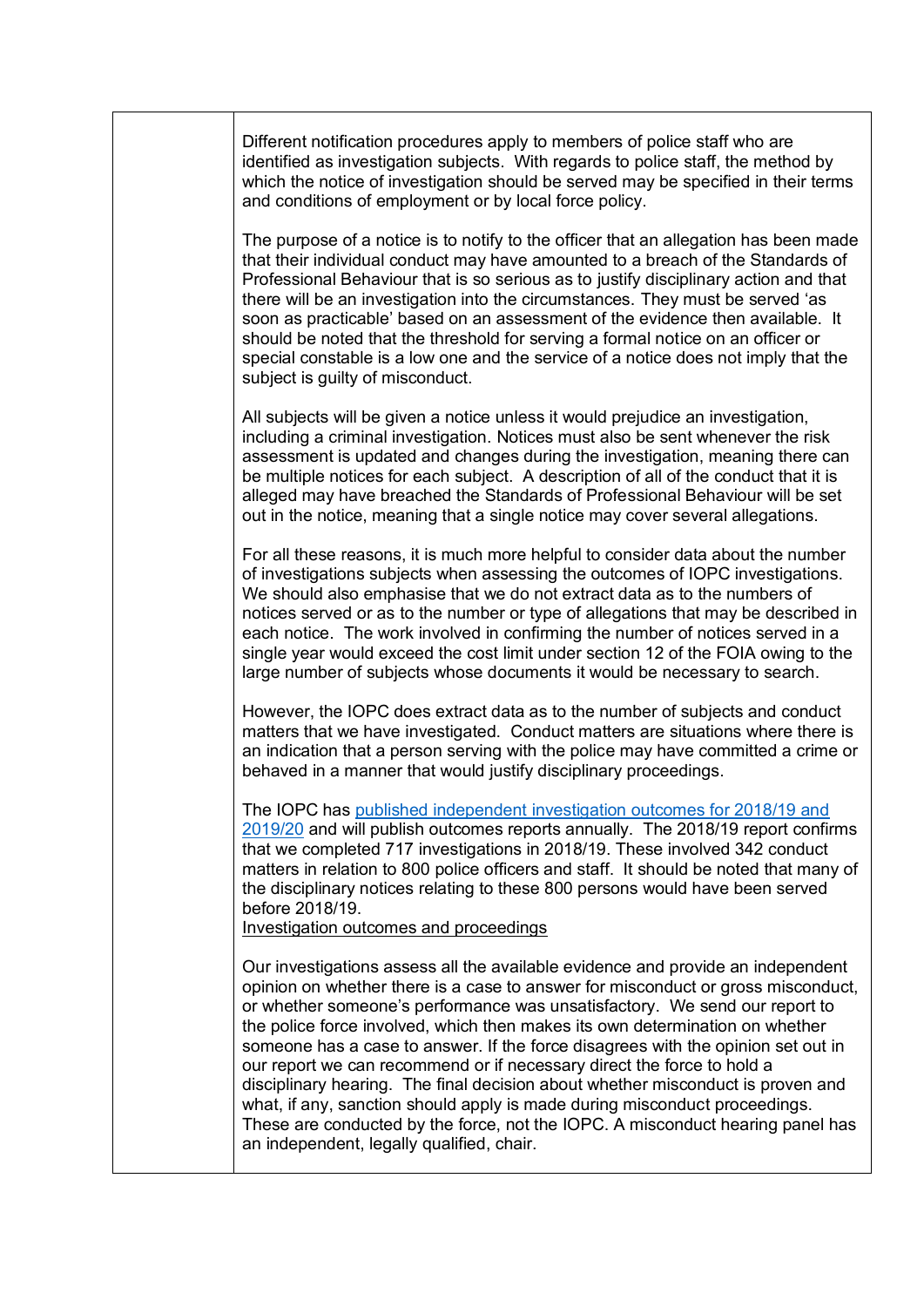<span id="page-2-0"></span>

|                        | Our 2018/19 outcomes report confirms that, of the 800 investigation subjects<br>involved in the 717 investigations we completed in this period, 230 were<br>determined by the IOPC to have a case to answer for misconduct or gross<br>misconduct.<br>Our report also confirms that following an IOPC investigation, forces held 170<br>misconduct proceedings which resulted in 103 proven misconduct or gross<br>misconduct cases. These outcomes may relate to investigations completed during<br>this period, or they may have been completed before 2018/19 with the resulting<br>misconduct proceedings taking place during 2018/19. This means that these<br>figures for proceedings should not be compared with the data given above for the<br>same year in respect of investigation subjects, conduct matters and IOPC case to<br>answer decisions. This is because there can be a significant time lag between the<br>end of our investigation and any misconduct proceedings conducted by police<br>forces, or criminal cases prosecuted by the CPS.<br>While the majority of misconduct investigations are carried out by police forces,<br>our investigation outcomes reports only contain data relating to IOPC<br>investigations. The police workforce data published by the Home Office includes<br>data about all cases of police misconduct and criminal investigations involving<br>officers and staff. The most recent data relates to the year to 31 March 2020 and<br>is available on Gov.UK here.          |
|------------------------|------------------------------------------------------------------------------------------------------------------------------------------------------------------------------------------------------------------------------------------------------------------------------------------------------------------------------------------------------------------------------------------------------------------------------------------------------------------------------------------------------------------------------------------------------------------------------------------------------------------------------------------------------------------------------------------------------------------------------------------------------------------------------------------------------------------------------------------------------------------------------------------------------------------------------------------------------------------------------------------------------------------------------------------------------------------------------------------------------------------------------------------------------------------------------------------------------------------------------------------------------------------------------------------------------------------------------------------------------------------------------------------------------------------------------------------------------------------------------------------------------------------------------------|
| <b>Ref</b>             | <b>Wayne Couzens referrals</b>                                                                                                                                                                                                                                                                                                                                                                                                                                                                                                                                                                                                                                                                                                                                                                                                                                                                                                                                                                                                                                                                                                                                                                                                                                                                                                                                                                                                                                                                                                     |
| 1009392<br>Back to top |                                                                                                                                                                                                                                                                                                                                                                                                                                                                                                                                                                                                                                                                                                                                                                                                                                                                                                                                                                                                                                                                                                                                                                                                                                                                                                                                                                                                                                                                                                                                    |
| <b>Request</b>         | * Please provide copies of all referrals received by the IOPC which relate<br>to Wayne Couzens;<br>* Please provide copies of all casework assessments and MOI decisions<br>in relation to the referrals.                                                                                                                                                                                                                                                                                                                                                                                                                                                                                                                                                                                                                                                                                                                                                                                                                                                                                                                                                                                                                                                                                                                                                                                                                                                                                                                          |
| <b>Response</b>        | We have decided that we are not obliged to disclose the information we hold<br>under your request because it engages the exemptions under sections 30,<br>31 and 40 of the FOIA.<br>In the case of information falling under section 30 and 31, we are refusing<br>your request because the public interest in maintaining the exemption<br>outweighs the public interest in disclosure. Section 40 is an absolute<br>exemption meaning that there is no requirement to consider the balance of<br>the public interest before deciding that the information can be refused.<br>The IOPC has published information about these referrals and<br>investigations in the form of its news release dated 9 July 2021. This<br>summarises the matters we have decided to investigate and the matters<br>that we sent back for local investigation by the force. Our news release<br>goes some way to meeting the public interest in disclosure by providing an<br>account of the concerns surrounding the conduct of Wayne Couzens, but<br>without the risk of harm to ongoing enquiries and proceedings.<br>On completion of these investigations and related proceedings, a decision<br>will be made about what information will be released to the public<br>regarding our findings and conclusions. This decision will be made under<br>our <b>Policy</b> on the publication of final investigation reports and summaries.<br>Therefore, we aim to provide the fullest possible account of these matters<br>at the appropriate time. |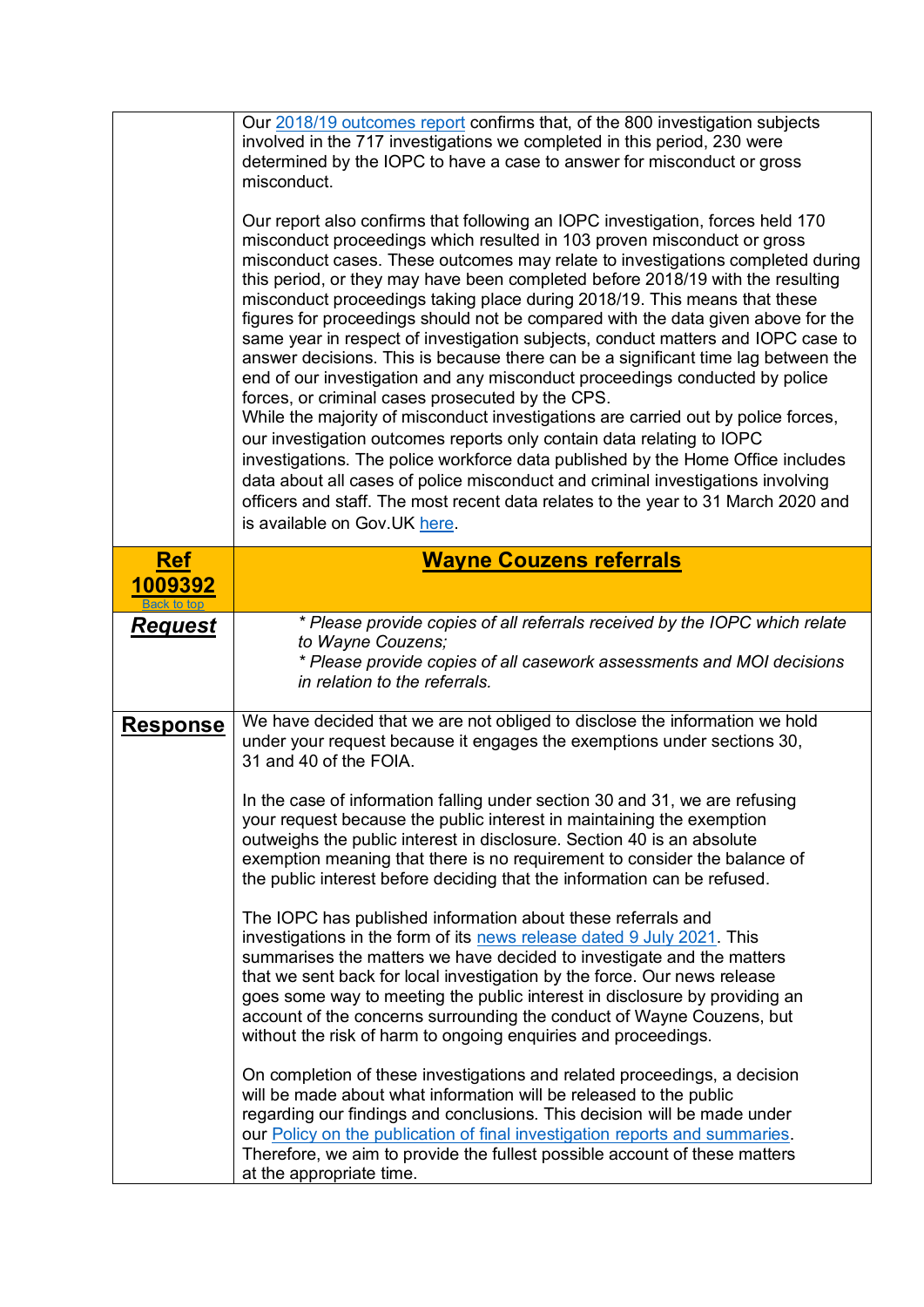<span id="page-3-1"></span><span id="page-3-0"></span>

| <b>Ref</b>                     | <b>IOPC workforce</b>                                                                                                                                                                                                                                                               |
|--------------------------------|-------------------------------------------------------------------------------------------------------------------------------------------------------------------------------------------------------------------------------------------------------------------------------------|
| 1009406                        |                                                                                                                                                                                                                                                                                     |
| <u>Request</u>                 | Total number of staff employed as at 31.3.2021<br>1.                                                                                                                                                                                                                                |
|                                | Total number of staff at that date with<br>2.                                                                                                                                                                                                                                       |
|                                | (i)<br>3 years service<br>(ii)<br>5 years service<br>10 years service (to include service with the predecessor<br>(iii)<br>organisation, the IPCC)                                                                                                                                  |
|                                | 3.<br>Total number of staff who formerly served as warranted police officers or<br>police staff.                                                                                                                                                                                    |
|                                | 4. Total payroll cost at 31.3.2021                                                                                                                                                                                                                                                  |
| <b>Response</b>                | 1.Answer: 1,013                                                                                                                                                                                                                                                                     |
|                                | 2.Answer:<br>(i) Up to 3 years service: 365<br>(ii) 4 or 5 years service: 188<br>(iii) 6-10 years service: 290; More than 10 years service: 170                                                                                                                                     |
|                                | On 31/3/21, 118 members of staff had served for 3 years, 79 for 5 years and 14<br>for 10 years.                                                                                                                                                                                     |
|                                | 3. Answer: 108 ex-police officer, 96 ex-police civilian, 21 ex-police both                                                                                                                                                                                                          |
|                                | 4. Answer: Staff costs for year ended 31/3/2021 £53,950,000                                                                                                                                                                                                                         |
| <u>Ref</u>                     | <b>Service of Regulation 16 notices involving criminal</b>                                                                                                                                                                                                                          |
| <u> 1009408</u><br>Back to top | <u>allegations</u>                                                                                                                                                                                                                                                                  |
| Request                        | Information about the number of cases where a regulation 16 notice has been<br>served on a police officer, a former police officer or a member of police staff<br>where the notice includes an allegation of criminal conduct. This request relates<br>only to IOPC investigations. |
| <u>Response</u>                | The number of regulation 16 notices that include allegations of criminal<br>1.<br>conduct served during the calendar years 2018, 2019 and 2020 and the<br>first six months of 2021.                                                                                                 |
|                                | In the course of an IOPC investigation, where an indication arises that an officer<br>may have breached professional standards that may warrant a disciplinary<br>sanction, we serve a disciplinary notice to advise them they are subject to<br>investigation.                     |
|                                | We would emphasise that notifications under Regulations 16 or 17 do not include<br>any reference to criminal offences that may be under investigation                                                                                                                               |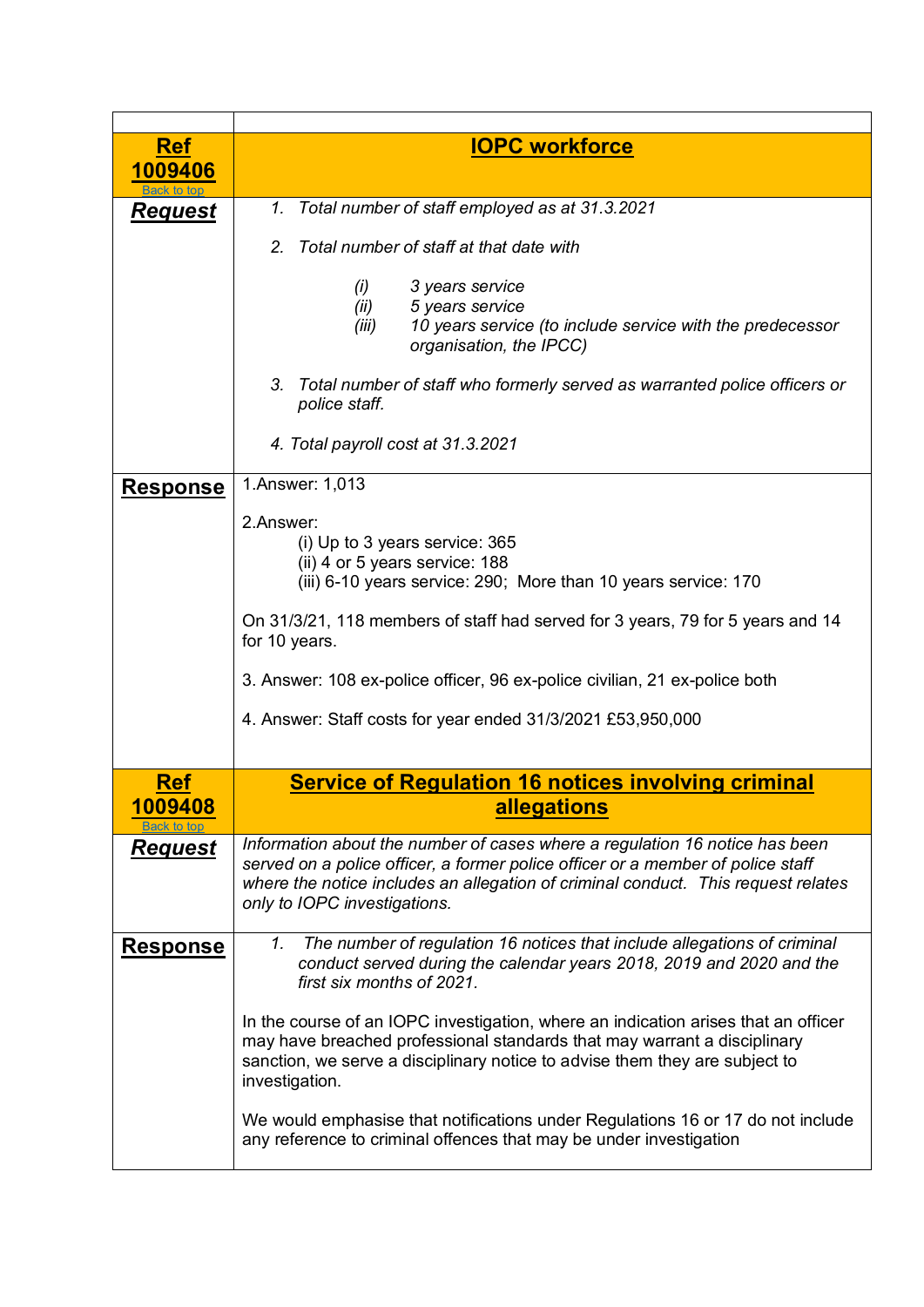The requirement to serve such a notice and the information it must contain is specified in legislation. Where the complaint was made or the conduct matter or Death or serious Injury matter came to the attention of the Appropriate Authority on or after 1 February 2020, the relevant provision is Regulation 17 of the Police (Complaints and Misconduct) Regulations 2020. Otherwise the notice is served under Regulation 16 of the Police (Complaints and Misconduct) Regulations 2012. These notices apply only to police officers, special constables and, in certain circumstances, former officers. Different notification procedures apply to members of police staff who are identified as investigation subjects. With regards to police staff, the method by which the notice of investigation should be served may be specified in their terms and conditions of employment or by local force policy. All subjects will be given a notice unless it would prejudice an investigation, including a criminal investigation. A notice must also be given whenever the risk assessment is reviewed and changes during the investigation, meaning that multiple notices may be served on a single subject. A description of all of the conduct that it is alleged may have breached the Standards of Professional Behaviour would normally be set out in the notice, meaning that a single notice may cover several allegations. We do not extract data as to the numbers of notices served or the number or type of allegations that may be described in each notice. Even if we did extract this data it may not answer this part of your request. So as to find out the number of notices served and decide whether their contents may assist with your request we would have to carry out a manual search of our case papers relating to each investigation subject. In 2018/19 alone we completed investigations involving 800 subjects. It is clear, therefore, that the work involved in locating and retrieving the data under this part your request would exceed the cost limit under section 12 of the FOIA, which is set at 18 hours of staff time for the IOPC. Multiple requests within a single item of correspondence are considered to be separate requests for the purpose of section 12. If they relate to the same overarching theme, public authorities can aggregate two or more separate requests, in accordance with the conditions laid out in the Fees Regulations. We find that the multiple requests in your email of 20 July 2021 are connected by a single overarching theme, namely police discipline notices disclosing allegations of crime and the outcomes of these allegations. Accordingly, we find that the section 12 cost limit applies to the whole of your request with the result that we are not under a duty to comply with it. In accordance with our duties under section 16 of the FOIA we have considered how far our existing data may help with your enquiry. The IOPC has [published independent investigation outcomes for 2018/19 and](https://www.policeconduct.gov.uk/research-and-learning/statistics/iopc-independent-investigations-outcomes)  [2019/20](https://www.policeconduct.gov.uk/research-and-learning/statistics/iopc-independent-investigations-outcomes) and will publish further outcomes reports annually. These reports contain data about the investigations and proceedings completed in each of these years. In regard to the first part of your request, our data confirms: • In 2018/19 the IOPC completed 717 investigations involving 800 police officers and staff. Of these, 107 were also criminal investigations involving 158 accounts obtained under criminal caution.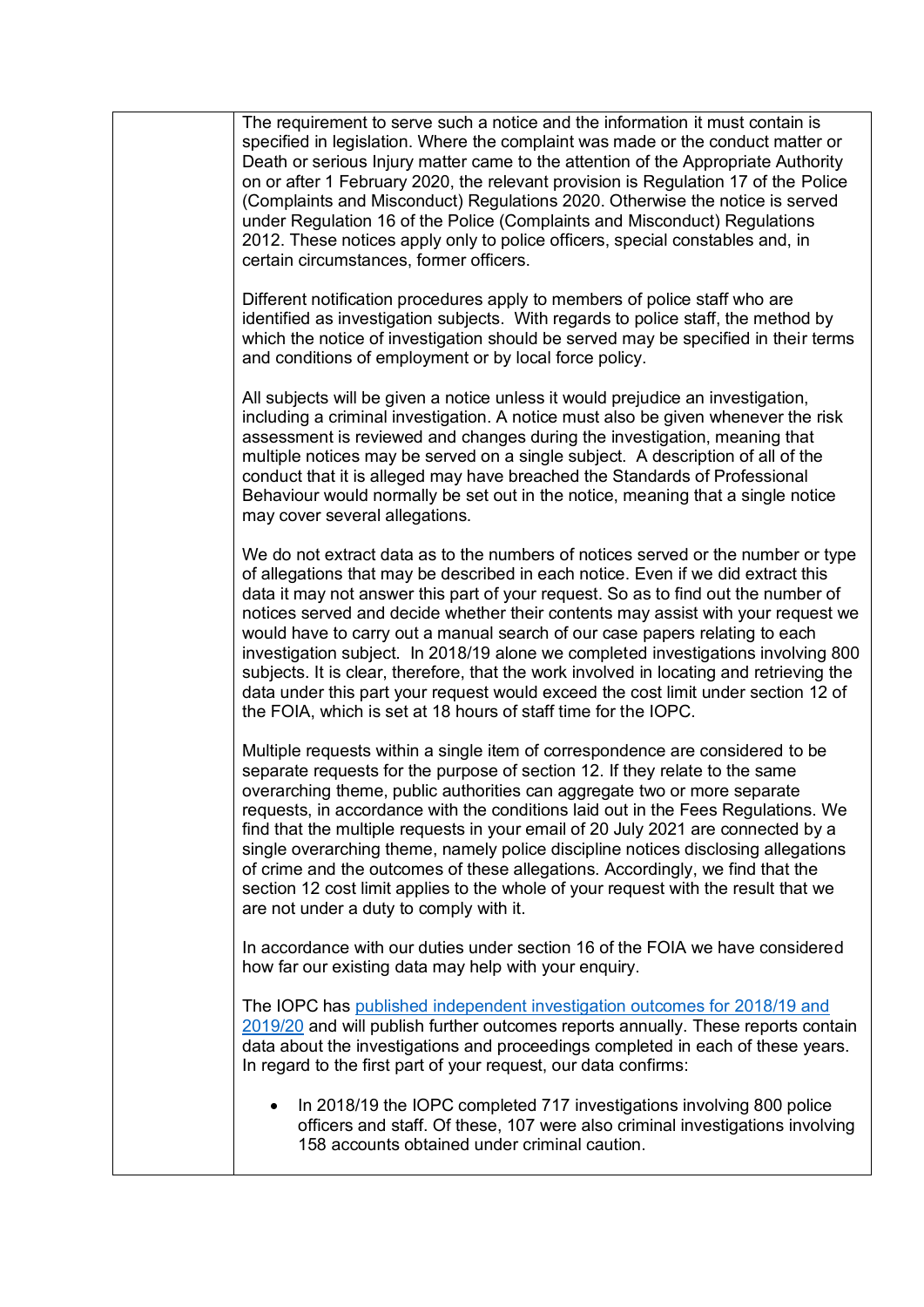| In 2019/20 the IOPC completed 718 investigations involving 704 police<br>$\bullet$<br>officers and staff. Of these 129 were also criminal investigations involving<br>169 accounts obtained under criminal caution.<br>We are still working on extracting and verifying the data to be published in our<br>2020/21 investigation outcomes report. We anticipate that this report will be<br>published on our web site in October this year.<br>2. The data should identify separately those served on a serving police<br>officer, a retired police officer and a member of police staff<br>While our outcomes data is focused on the individual subjects whose conduct we<br>investigate, our reporting does not enable us to reliably separate these subjects<br>according to whether they are serving or former officers, or members of police<br>staff. For the reasons given above, the staff time that would have to be committed<br>to producing this data is relevant to our estimate of whether the cost limit would<br>be exceeded, meaning that we are not required to provide this information under<br>your request. We are aiming to produce this data in future reports.<br>The request is seeking a further analysis of this data to provide the<br>following information:<br>3. On the completion of the investigation in the specific calendar year, how<br>many of the original allegations of criminal conduct were upheld by the<br>decision maker?<br>This information is not held because the IOPC decision maker does not determine<br>whether a criminal or any other allegation is upheld. The decision maker applies<br>the two part referral test under paragraph 23 of Schedule 3 of the Police Reform<br>Act 2002 (PRA):<br>2A) The first condition is that the report indicates that a criminal offence<br>may have been committed by a person to whose conduct the investigation<br>related.<br>(2B) The second condition is that-<br>1. the circumstances are such that, in the opinion of the Commission<br>*, it is appropriate for the matters dealt with in the report to be<br>considered by the Director of Public Prosecutions, or<br>2. any matters dealt with in the report fall within any prescribed<br>category of matters.<br>Paragraph 23 provides that the matter shall be referred to the Director of Public<br>Prosecutions when both conditions are met.<br>4. How many allegations were submitted to the CPS for consideration of<br>criminal prosecution and how many of those cases were subsequently the<br>subject of a criminal prosecution.<br>Our 2018/19 outcomes report confirms that in regard to the 717 investigations<br>completed by the IOPC in this period, 73 subjects were referred to the CPS for a<br>decision on prosecution. This is equal to 46% of the 158 subjects who were<br>criminally investigated (i.e. subjects from whom accounts were obtained under<br>criminal caution). The CPS decided to prosecute 15 of these 73 subjects. When<br>we published this report in May 2021, the CPS had yet to decide whether or not to<br>prosecute three out of these 73 subjects. |  |
|--------------------------------------------------------------------------------------------------------------------------------------------------------------------------------------------------------------------------------------------------------------------------------------------------------------------------------------------------------------------------------------------------------------------------------------------------------------------------------------------------------------------------------------------------------------------------------------------------------------------------------------------------------------------------------------------------------------------------------------------------------------------------------------------------------------------------------------------------------------------------------------------------------------------------------------------------------------------------------------------------------------------------------------------------------------------------------------------------------------------------------------------------------------------------------------------------------------------------------------------------------------------------------------------------------------------------------------------------------------------------------------------------------------------------------------------------------------------------------------------------------------------------------------------------------------------------------------------------------------------------------------------------------------------------------------------------------------------------------------------------------------------------------------------------------------------------------------------------------------------------------------------------------------------------------------------------------------------------------------------------------------------------------------------------------------------------------------------------------------------------------------------------------------------------------------------------------------------------------------------------------------------------------------------------------------------------------------------------------------------------------------------------------------------------------------------------------------------------------------------------------------------------------------------------------------------------------------------------------------------------------------------------------------------------------------------------------------------------------------------------------------------------------------------------------------------------------------------------------------------------------------------------------------------------------------------------------------------------------------------------------------------------------------------------------------------------------------------------------------------------------------------------------------|--|
|                                                                                                                                                                                                                                                                                                                                                                                                                                                                                                                                                                                                                                                                                                                                                                                                                                                                                                                                                                                                                                                                                                                                                                                                                                                                                                                                                                                                                                                                                                                                                                                                                                                                                                                                                                                                                                                                                                                                                                                                                                                                                                                                                                                                                                                                                                                                                                                                                                                                                                                                                                                                                                                                                                                                                                                                                                                                                                                                                                                                                                                                                                                                                              |  |
|                                                                                                                                                                                                                                                                                                                                                                                                                                                                                                                                                                                                                                                                                                                                                                                                                                                                                                                                                                                                                                                                                                                                                                                                                                                                                                                                                                                                                                                                                                                                                                                                                                                                                                                                                                                                                                                                                                                                                                                                                                                                                                                                                                                                                                                                                                                                                                                                                                                                                                                                                                                                                                                                                                                                                                                                                                                                                                                                                                                                                                                                                                                                                              |  |
|                                                                                                                                                                                                                                                                                                                                                                                                                                                                                                                                                                                                                                                                                                                                                                                                                                                                                                                                                                                                                                                                                                                                                                                                                                                                                                                                                                                                                                                                                                                                                                                                                                                                                                                                                                                                                                                                                                                                                                                                                                                                                                                                                                                                                                                                                                                                                                                                                                                                                                                                                                                                                                                                                                                                                                                                                                                                                                                                                                                                                                                                                                                                                              |  |
|                                                                                                                                                                                                                                                                                                                                                                                                                                                                                                                                                                                                                                                                                                                                                                                                                                                                                                                                                                                                                                                                                                                                                                                                                                                                                                                                                                                                                                                                                                                                                                                                                                                                                                                                                                                                                                                                                                                                                                                                                                                                                                                                                                                                                                                                                                                                                                                                                                                                                                                                                                                                                                                                                                                                                                                                                                                                                                                                                                                                                                                                                                                                                              |  |
|                                                                                                                                                                                                                                                                                                                                                                                                                                                                                                                                                                                                                                                                                                                                                                                                                                                                                                                                                                                                                                                                                                                                                                                                                                                                                                                                                                                                                                                                                                                                                                                                                                                                                                                                                                                                                                                                                                                                                                                                                                                                                                                                                                                                                                                                                                                                                                                                                                                                                                                                                                                                                                                                                                                                                                                                                                                                                                                                                                                                                                                                                                                                                              |  |
|                                                                                                                                                                                                                                                                                                                                                                                                                                                                                                                                                                                                                                                                                                                                                                                                                                                                                                                                                                                                                                                                                                                                                                                                                                                                                                                                                                                                                                                                                                                                                                                                                                                                                                                                                                                                                                                                                                                                                                                                                                                                                                                                                                                                                                                                                                                                                                                                                                                                                                                                                                                                                                                                                                                                                                                                                                                                                                                                                                                                                                                                                                                                                              |  |
|                                                                                                                                                                                                                                                                                                                                                                                                                                                                                                                                                                                                                                                                                                                                                                                                                                                                                                                                                                                                                                                                                                                                                                                                                                                                                                                                                                                                                                                                                                                                                                                                                                                                                                                                                                                                                                                                                                                                                                                                                                                                                                                                                                                                                                                                                                                                                                                                                                                                                                                                                                                                                                                                                                                                                                                                                                                                                                                                                                                                                                                                                                                                                              |  |
|                                                                                                                                                                                                                                                                                                                                                                                                                                                                                                                                                                                                                                                                                                                                                                                                                                                                                                                                                                                                                                                                                                                                                                                                                                                                                                                                                                                                                                                                                                                                                                                                                                                                                                                                                                                                                                                                                                                                                                                                                                                                                                                                                                                                                                                                                                                                                                                                                                                                                                                                                                                                                                                                                                                                                                                                                                                                                                                                                                                                                                                                                                                                                              |  |
|                                                                                                                                                                                                                                                                                                                                                                                                                                                                                                                                                                                                                                                                                                                                                                                                                                                                                                                                                                                                                                                                                                                                                                                                                                                                                                                                                                                                                                                                                                                                                                                                                                                                                                                                                                                                                                                                                                                                                                                                                                                                                                                                                                                                                                                                                                                                                                                                                                                                                                                                                                                                                                                                                                                                                                                                                                                                                                                                                                                                                                                                                                                                                              |  |
|                                                                                                                                                                                                                                                                                                                                                                                                                                                                                                                                                                                                                                                                                                                                                                                                                                                                                                                                                                                                                                                                                                                                                                                                                                                                                                                                                                                                                                                                                                                                                                                                                                                                                                                                                                                                                                                                                                                                                                                                                                                                                                                                                                                                                                                                                                                                                                                                                                                                                                                                                                                                                                                                                                                                                                                                                                                                                                                                                                                                                                                                                                                                                              |  |
|                                                                                                                                                                                                                                                                                                                                                                                                                                                                                                                                                                                                                                                                                                                                                                                                                                                                                                                                                                                                                                                                                                                                                                                                                                                                                                                                                                                                                                                                                                                                                                                                                                                                                                                                                                                                                                                                                                                                                                                                                                                                                                                                                                                                                                                                                                                                                                                                                                                                                                                                                                                                                                                                                                                                                                                                                                                                                                                                                                                                                                                                                                                                                              |  |
|                                                                                                                                                                                                                                                                                                                                                                                                                                                                                                                                                                                                                                                                                                                                                                                                                                                                                                                                                                                                                                                                                                                                                                                                                                                                                                                                                                                                                                                                                                                                                                                                                                                                                                                                                                                                                                                                                                                                                                                                                                                                                                                                                                                                                                                                                                                                                                                                                                                                                                                                                                                                                                                                                                                                                                                                                                                                                                                                                                                                                                                                                                                                                              |  |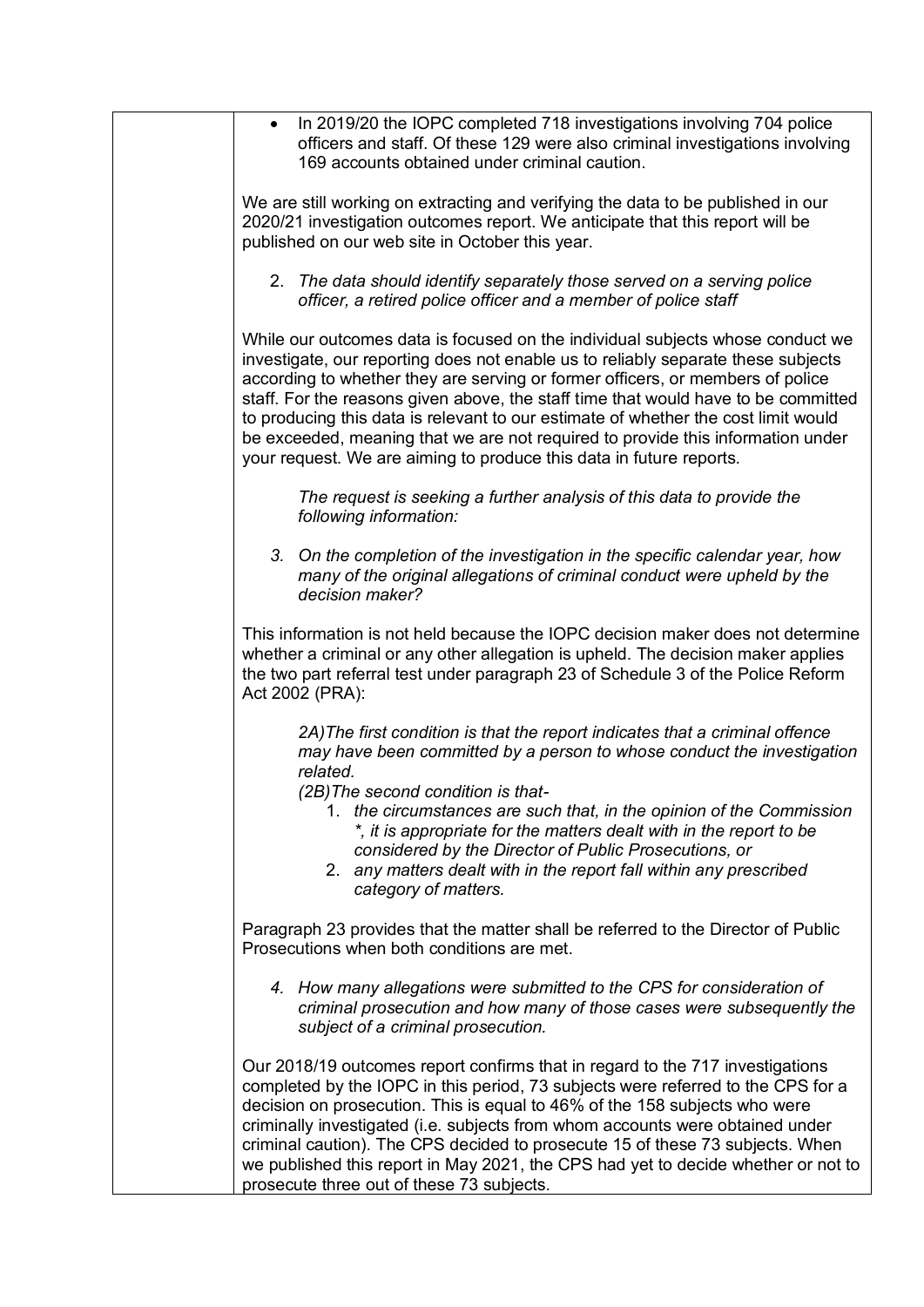From the 718 investigations completed in 2019/20 we referred 103 subjects to the CPS, equal to 61% of the 169 subjects who were criminally investigated. The CPS decided to prosecute 36 of these 103 subjects. When we published this report in May 2021, the CPS had yet to decide whether or not to prosecute four out of these 103 subjects.

## *5. In relation to cases that went before a criminal court, how many resulted in a conviction?*

Our data does not confirm the outcomes of the CPS decisions to prosecute provided under part 3 above. However, our outcomes reports contain separate data as to the results of criminal proceedings that took place in 2018/19 and 2019/20. Only some of these proceedings may relate to the decisions to prosecute we have reported in respect of the investigations we completed in each of these years. This is because there can be a significant time lag between the end of our investigation and any misconduct proceedings conducted by appropriate authorities or criminal cases prosecuted by the CPS, meaning that our investigations data (including CPS decisions) should not be compared with the proceedings data.

In 2018/19, the CPS brought criminal proceedings against nine police officers and one staff member following an IOPC investigation. These proceedings resulted in five guilty verdicts (or pleas) and five not guilty verdicts.

In 2019/20, the CPS brought criminal proceedings against 24 police officers and two staff members following an IOPC investigation. These proceedings resulted in eight guilty verdicts or pleas and 18 not guilty verdicts.

You also say:

*"It is appreciated that a case initiated in one year may not have a conclusion until the following year therefore the data related to the decision and referral to the CPS should all relate to the calendar year in which the decision was made."*

We have understood this as requesting that our data in relation to referrals to the CPS and their subsequent outcomes be separated according to the year in which the IOPC decision to refer was made.

IOPC referrals to CPS are usually made soon after the decision to make the referral, so that the referral to CPS would be likely to be made in the same reporting year unless the decision was made late on in that year. We have not compiled data on the interval between the IOPC decision and referral.

We would have to carry out further searches of our data before we could provide information as to the subsequent outcomes of the CPS referrals we made in any particular year. The estimated time it would take us to carry out these searches could be added to our calculation on whether the FOIA cost limit was exceeded.

Our published reports consist of data from two different datasets relating to the outcomes for individual subjects in each year: investigations completed (including IOPC post investigation decisions on case to answer for misconduct and referrals to CPS) and the outcomes of misconduct or criminal proceedings.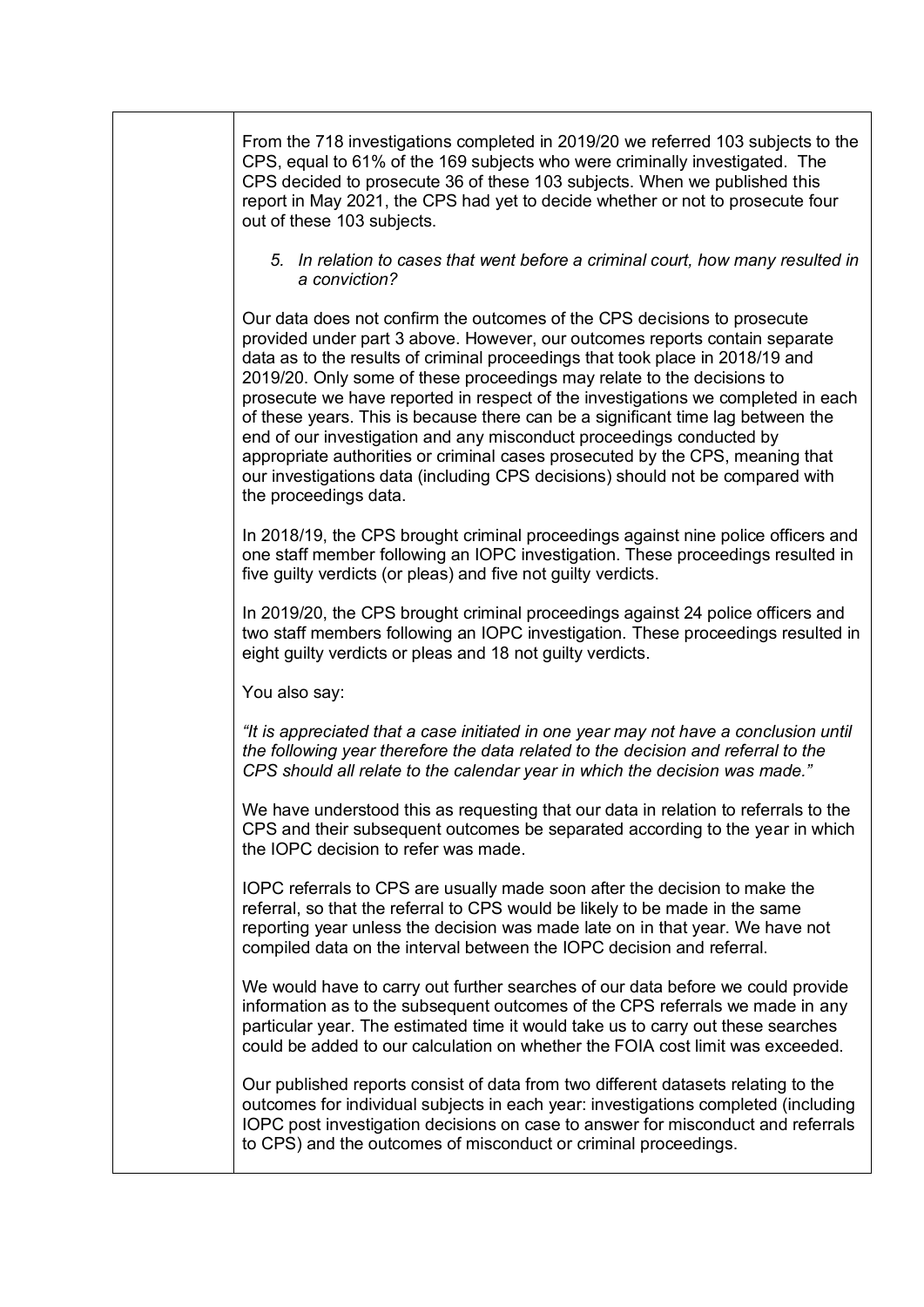<span id="page-7-0"></span>

|                 | In some cases, proceedings conclude months or years after our investigation has<br>been finalised with the result that only some of the misconduct or criminal<br>proceedings completed in a reporting year would relate to the subjects of an IOPC<br>case to answer or CPS referral decision in the same year.<br>Therefore our published data does not confirm the number of CPS referrals made<br>by the IOPC in a particular year that led to conviction or acquittal at trial in the<br>same or subsequent years and we are not obliged to provide this particular data<br>under the FOIA. |
|-----------------|--------------------------------------------------------------------------------------------------------------------------------------------------------------------------------------------------------------------------------------------------------------------------------------------------------------------------------------------------------------------------------------------------------------------------------------------------------------------------------------------------------------------------------------------------------------------------------------------------|
| <b>Ref</b>      | <b>Accrington incident investigation file</b>                                                                                                                                                                                                                                                                                                                                                                                                                                                                                                                                                    |
| 1009425         |                                                                                                                                                                                                                                                                                                                                                                                                                                                                                                                                                                                                  |
| <u>Request</u>  | In relation to an IOPC independent investigation following an incident in<br>Accrington, you requested the following information:<br>"Presumably the IOPC keep various internal records relating to completed                                                                                                                                                                                                                                                                                                                                                                                    |
|                 | investigations (eg investigation summaries and findings/details of<br>interviews with relevant parties etc). Please provide copies (redacted as<br>required) of any and all such documents relating to this particular<br>investigation.                                                                                                                                                                                                                                                                                                                                                         |
|                 | Please also provide copies of all correspondence (redacted as required)<br>between the IOPC and Lancashire Constabulary regarding this particular<br>investigation."                                                                                                                                                                                                                                                                                                                                                                                                                             |
| <u>Response</u> | We understand that this is essentially a request for the entire case file<br>relating to this investigation including all correspondence and underlying<br>evidence.                                                                                                                                                                                                                                                                                                                                                                                                                             |
|                 | This investigation is now complete and we are currently in the process of<br>preparing a summary of the investigation and our findings for publication in<br>line with our <b>Publication Policy.</b>                                                                                                                                                                                                                                                                                                                                                                                            |
|                 | We have decided that you are not entitled to the full case file because it is<br>exempt under sections 30 and 40 of the FOIA.                                                                                                                                                                                                                                                                                                                                                                                                                                                                    |
|                 | In the case of information falling within the terms of section 30, we are<br>refusing your request because the public interest in maintaining the<br>exemption outweighs the public interest in disclosure.                                                                                                                                                                                                                                                                                                                                                                                      |
|                 | A publication decision has been made to produce a summarised version of the<br>investigation report which will result in significant details of this case being placed<br>into the public domain on our website in line with our publication policy. It is highly<br>likely, therefore, that the public interest in being properly informed about this case<br>will be met by this disclosure.                                                                                                                                                                                                   |
|                 | We consider this will be a proportionate response to the public interest in<br>transparency and accountability, taking into account the competing public interest<br>in preserving the confidentiality of investigations and the persons to whom they<br>relate. The level of redaction required to prepare all documents, evidence and<br>correspondence for disclosure under the FOIA would result in information so<br>heavily edited as to make it difficult to read and follow and would not leave the                                                                                      |